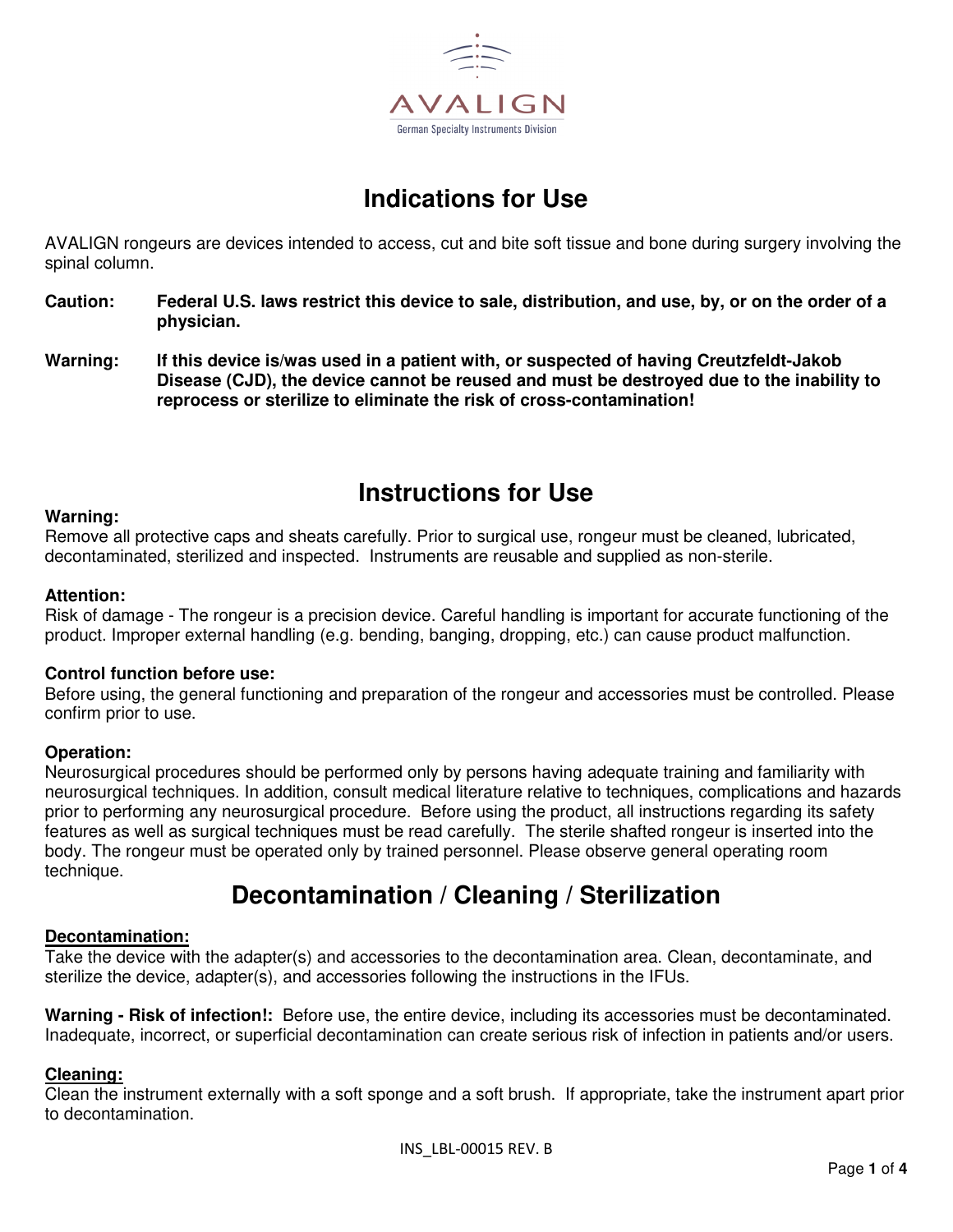

If RING Klean is used please follow the instructions. Two sizes are available in single use, non-sterile. Place rings over both shaft ends of the instrument and roll it up to the horn. Rings are cut off and discarded after cleaning and before sterilization.

For Clear Flush Kerrison Rongeurs please follow special instructions provided.

**Sterilization: Autoclave sterilization:** Use steam autoclave sterilization only. Standard autoclave cycle. Steam sterilize at 270°F for fifteen (15) minutes. Other time and steam temperature cycles may also be used. However, user must validate any deviation from the recommended time and temperature. (Note: Contact the manufacturer of your steam autoclave to confirm appropriate temperatures and sterilization times.) Caution: Autoclave temperatures should not exceed 280°F, handles, insulation or other nonmetallic parts may be damaged.

Make certain that the instrument container is sealed in appropriate packaging for sterilization. Sterilize in compliance with the local guidelines for hospital hygiene.

AVALIGN instruments are reusable and meet AAMI standards for sterilization.

**Maintenance:** 

**Attention:** Apply lubricant only on the connecting elements (locking mechanism) and moving parts.

**Repair:** To ensure that all repairs are completed according to the manufacturer's specifications, the precision rongeur should be repaired by AVALIGN or by an authorized service agency only.

**Warranty:** All AVALIGN products are guaranteed to be free from defects in material and workmanship at the time of shipping. All of our products are designed and manufactured to meet the highest quality standards. We cannot accept liability for failure of products which have been modified in any way from their original design.

### **AVALIGN German Specialty Instruments**

626 Cooper Court Schaumburg, IL 60173; USA Tel: +1 877 289 1096 product.questions@avalign.com

NOTE: IT IS THE RESPONSIBILITY OF THE REPROCESSOR TO ENSURE THAT THE REPROCESSING IS ACTUALLY PERFORMED USING EQUIPMENT, MATERIALS AND PERSONNEL IN THE REPROCESSING FACILITY TO ACHIEVE THE DESIRED RESULT. THIS REQUIRES VALIDATION AND ROUTINE MONITORING OF THE PROCESS. LIKEWISE, ANY DEVIATION BY THE REPROCESSOR FROM THE INSTRUCTIONS PROVIDED MUST BE PROPERLY EVALUATED FOR EFFECTIVENESS AND POTENTIAL ADVERSE CONSEQUENCES.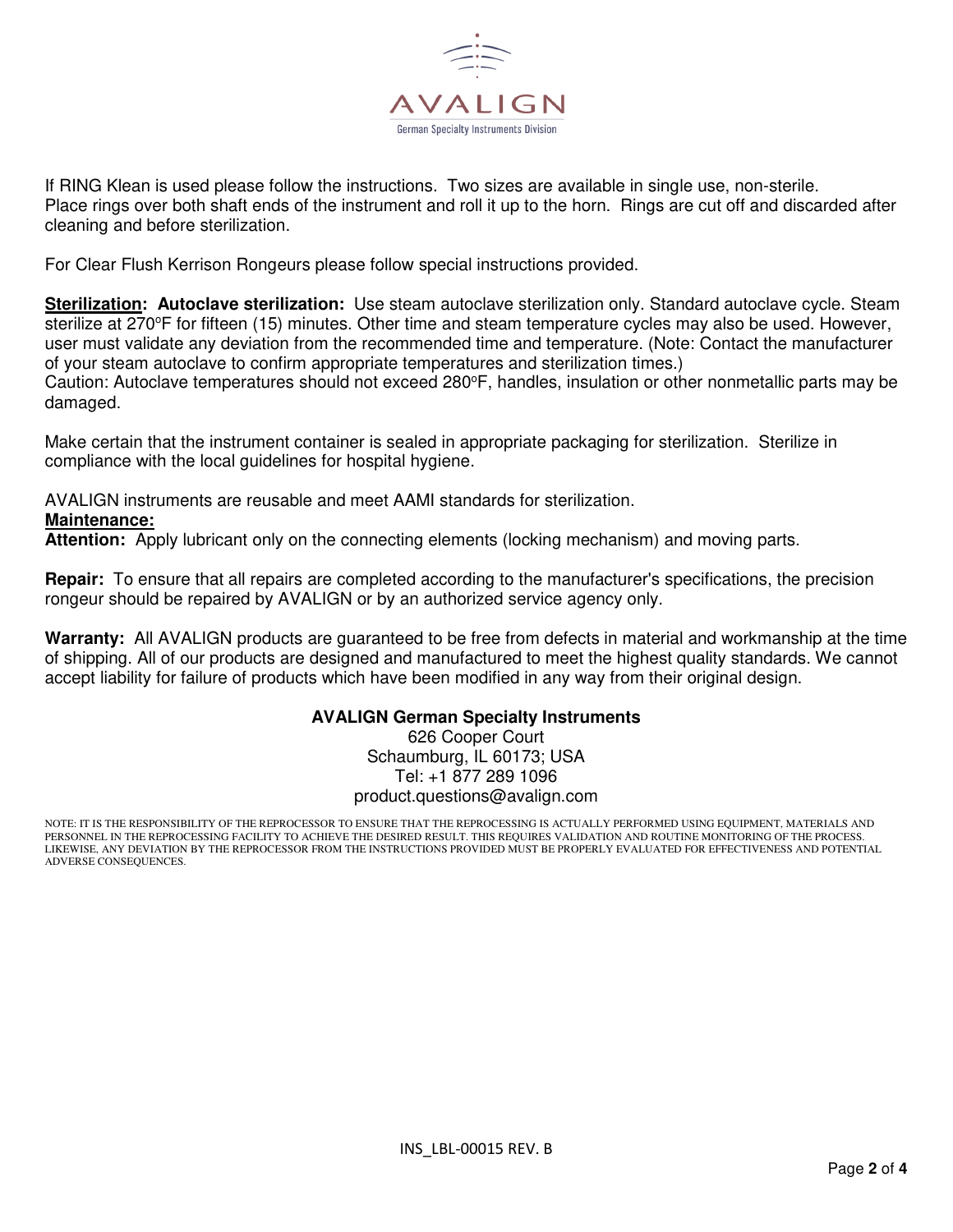

### **Clear Flush Processing Instructions**

When reprocessing Clear Flush® Flushable Rongeurs, we recommend that you use the following practices and procedures in conjunction with your institution's published guidelines and policies. During cleaning, wear appropriate eye and face protection, as well as gloves and other protective clothing, to protect against exposure to blood borne pathogens, as recommended by OSHA in its Bloodborne Pathogens Standard.

#### **WARNING**

**If this device is/was used in a patient with, or suspected of having Creutzfeldt-Jakob Disease (CJD), the device cannot be reused and must be destroyed due to the inability to reprocess or sterilize to eliminate the risk of cross-contamination!** 

### CLEANING RECOMMENDATIONS

- **1. Immediately after use** For best results, and to prolong the life of the instrument, reprocess immediately after use. Place the soiled instrument in an instrument tray/container that contains sterile distilled water or an enzymatic cleaning solution to moisten the soil and prevent blood, mucus, and other debris from drying on the instrument. Do NOT use a saline solution as it might damage or corrode the instrument. Attach a 15ga blunt needle to a 50cc syringe and then fill the syringe with sterile distilled water or an enzymatic cleaning solution. Insert the blunt needle into the open flush port on the top of the instrument shaft and apply downward pressure on the needle to ensure a tight seal. Flush the instrument's internal flush channel with the jaws open to remove gross soil and debris from inside the shaft. Place the instrument back into the solution and cover the tray/container with a towel moistened with the solution.
- **2. Enzymatic detergent soak**. Prior to manual cleaning, soak the instrument in an approved, neutral pH (7 or lower), enzymatic detergent solution. Use only low-foaming, non-ionizing cleaning agents and detergents. Always follow the manufacturer's instructions for use, warnings, concentrations and recommended cycles. Be sure that the solution is at the correct temperature as per the detergent manufacturer's recommendations. Completely immerse the instrument, with the jaws open, into the solution for a minimum of 5 minutes (or longer if called for on the detergent manufacturer's label).
- **3. Manual cleaning.** Attach a 15ga blunt needle to a 50cc syringe and then fill the syringe with the enzymatic detergent solution. Insert the blunt needle into the open flush port on the top of the instrument shaft and apply downward pressure on the needle to ensure a tight seal. Flush the instrument's internal flush channel with the jaws open to remove gross soil and debris from inside the shaft, Clean each of the instrument's components (jaws, hinges, handles and shaft) with a clean, appropriately sized soft-bristle brush to remove all organic debris. Pay particular attention to the hinges, crevices and other hard to clean areas, Do NOT remove any screws and do NOT attempt to disassemble the instrument.
- **4. Rinse.** Prior to sonication in an ultrasonic cleaning unit, rinse the instrument's components thoroughly with lukewarm water for a minimum of 1 minute to remove dislodged debris and the detergent solution Attach a 15ga blunt needle to a 50cc syringe and then fill the syringe with lukewarm tap water. Insert the blunt needle into the open flush port on the top of the instrument shaft and apply downward pressure on the needle to ensure a tight seal. Flush the instruments internal flush channel with the jaws open to remove dislodged gross soil and debris from inside the shaft. Wipe the instrument with a clean, soft cloth.
- **5. Ultrasonic cleaning**. The cavitation action of ultrasonic cleaners can remove particles of debris from areas of the instrument inaccessible to a brush and is recommended as part of the reprocessing procedure. With the jaws in the open position, place the instrument in a mesh bottom instrument basket. Place the basket in the ultrasonic cleaner. Follow the recommendations of the ultrasonic cleaner manufacturer as to cycle times, cleaning solutions, suspension of the basket (e.g. the basket should not sit on the bottom of the ultrasonic cleaner), conditioning of the water, etc. Ensure that all instruments are fully submerged in the ultrasonic cleaner. Do NOT place dissimilar metals (stainless, copper, chrome-plated, etc.) in the same cleaning cycle.